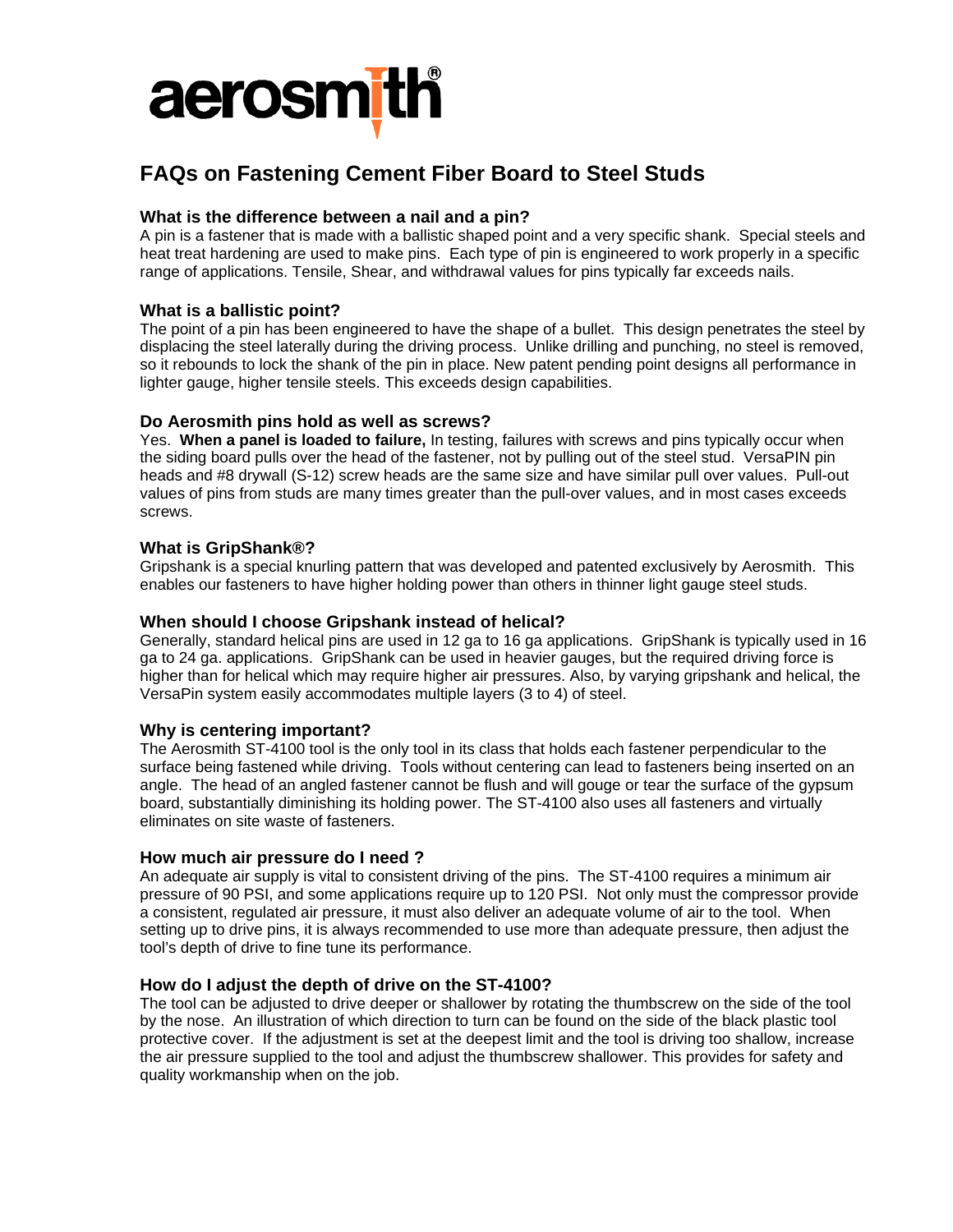

# **FAQs on Fastening Cement Fiber Board to Steel Studs**

# **How do I determine pin spacing?**

Typical pin spacing for cement siding is our fastener/stud location. However, various wind loads may require different pin spacing. Please refer to the engineering requirements of the job and Aerosmith test reports, and siding manufacturers recommendations for additional information.

# **How far should the pin penetrate the steel?**

Aerosmith pins are designed to be driven so that a minimum of 5/16" from the tip of the pin protrudes through the back side of the steel stud.

# **If I miss the stud while driving a pin, will it go through the board?**

The Aerosmith ST-4100 drives each pin to a certain depth, not necessarily with a certain force. Under normal circumstances, any pin driven into the siding board will not penetrate beyond the surface even if there is no stud present. However, for safety reasons, only drive pins into locations supported directly by steel framing members.

#### **The pin head is not driven all the way. Can I finish driving it with a hammer?**

The holding power a pin is maximized when it is driven in one, smooth, stroke. If a pin did not seat completely when driven with a tool, it may driven deeper with a hammer. However, the holding power of that fastener will be substantially reduced and the connection cannot be considered reliable. After using a hammer to further set a pin, it is recommended to drive an additional pin 1" - 2" away to assure that the board is reliably fastened as designed.

# **Can I countersink the pin head in the siding?**

Nearly all the strength of siding board comes from the surface integrity. If the surface is slightly ripped or torn when all or part of the fastener head is driven too deeply, or if the fastener is not driven straight, the resistance of the board to pulling-over the fastener is substantially reduced. If this happens, drive an additional pin 1" - 2" away to assure that the board is fastened securely.

#### **How can I obtain testing and approvals?**

Testing and approvals are available online at www.AerosmithFastening.com or from your local Aerosmith representative.

#### **What other applications can be done with VersaPin®?**

VersaPin® can be used to attach plywood, OSB, wood fiber/composite boards, steel to steel, gypsum exterior sheathing, and furring.

#### **Where can VersaPin be used?**

VersaPin® can be used in both residential and commercial cold formed steel framing. Other uses are wall/panel plants and siding applicators.

## **Reasons to use VersaPin®**

- 1. Installs 5-7 times faster than screws.
- 2. Lower applied costs.
- 3. Tested and approved.
- 4. Performs equal to screws.
- 5. User friendly.
- 6. Has a cool name: **"AEROSMITH"**